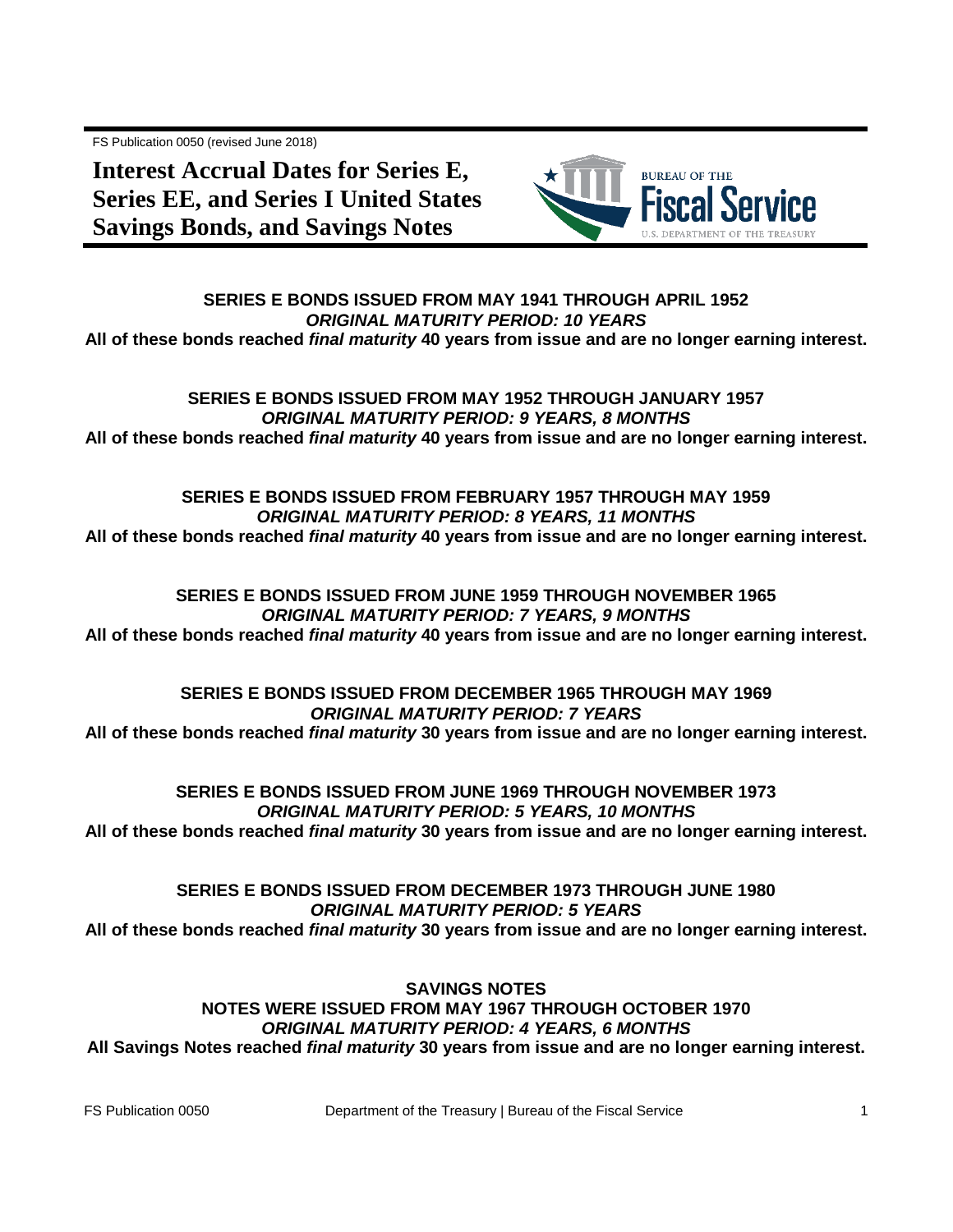| SERIES EE BONDS ISSUED FROM JANUARY 1980 THROUGH APRIL 1995<br><b>ORIGINAL MATURITY PERIODS:</b> |                                                                |
|--------------------------------------------------------------------------------------------------|----------------------------------------------------------------|
| Issued January 1980 through October 1980 - 11<br><b>YEARS</b>                                    | Issued November 1980 through April 1981 - 9<br><b>YEARS</b>    |
| Issued May 1981 through October 1982 - 8 YEARS                                                   | Issued November 1982 through October 1986 - 10<br><b>YFARS</b> |
| Issued November 1986 through February 1993 -12<br><b>YEARS</b>                                   | Issued March 1993 through April 1995 - 18 YEARS *              |

## **All Series EE Bonds reach** *final maturity* **30 years from issue.**

# **SERIES EE BONDS ISSUED MAY 1995 THROUGH APRIL 1997** *ORIGINAL MATURITY PERIOD: 17 YEARS* **All Series EE bonds reach final maturity 30 years from issue.**

Series EE savings bonds purchased from May 1995 through April 1997 increase in value every six months. The interest rate is compounded semiannually. The rate that Treasury announces each May and November will be applied for the six-month earning period and will be 85 percent of the average yields on 5-year Treasury securities for the preceding six months.

## **SERIES EE BONDS ISSUED MAY 1997 THROUGH APRIL 2005 All Series EE bonds reach** *final maturity* **30 years from issue.**

Series EE savings bonds purchased May 1997 through April 2005 increase in value every month. The interest rate is compounded semiannually. The rate that Treasury announces each May and November will be applied for the six-month earning period and will be 90 percent of the average yields on 5-year Treasury securities for the preceding six months.

## **SERIES EE BONDS ISSUED MAY 2005 AND THEREAFTER All Series EE bonds reach** *final maturity* **30 years from issue.**

Series EE savings bonds purchased on or after May 1, 2005, will have a fixed rate set by the Department of the Treasury. The rate is determined based on market rates that have been adjusted to account for the value of components unique to savings bonds. These include the early redemption put option, tax deferral feature, deferred purchase feature, and Treasury's administrative costs.

We set rates twice a year: May 1 and November 1. The new rate then applies to all EE bonds bought in the following six months. Interest accrues monthly and is compounded semiannually.